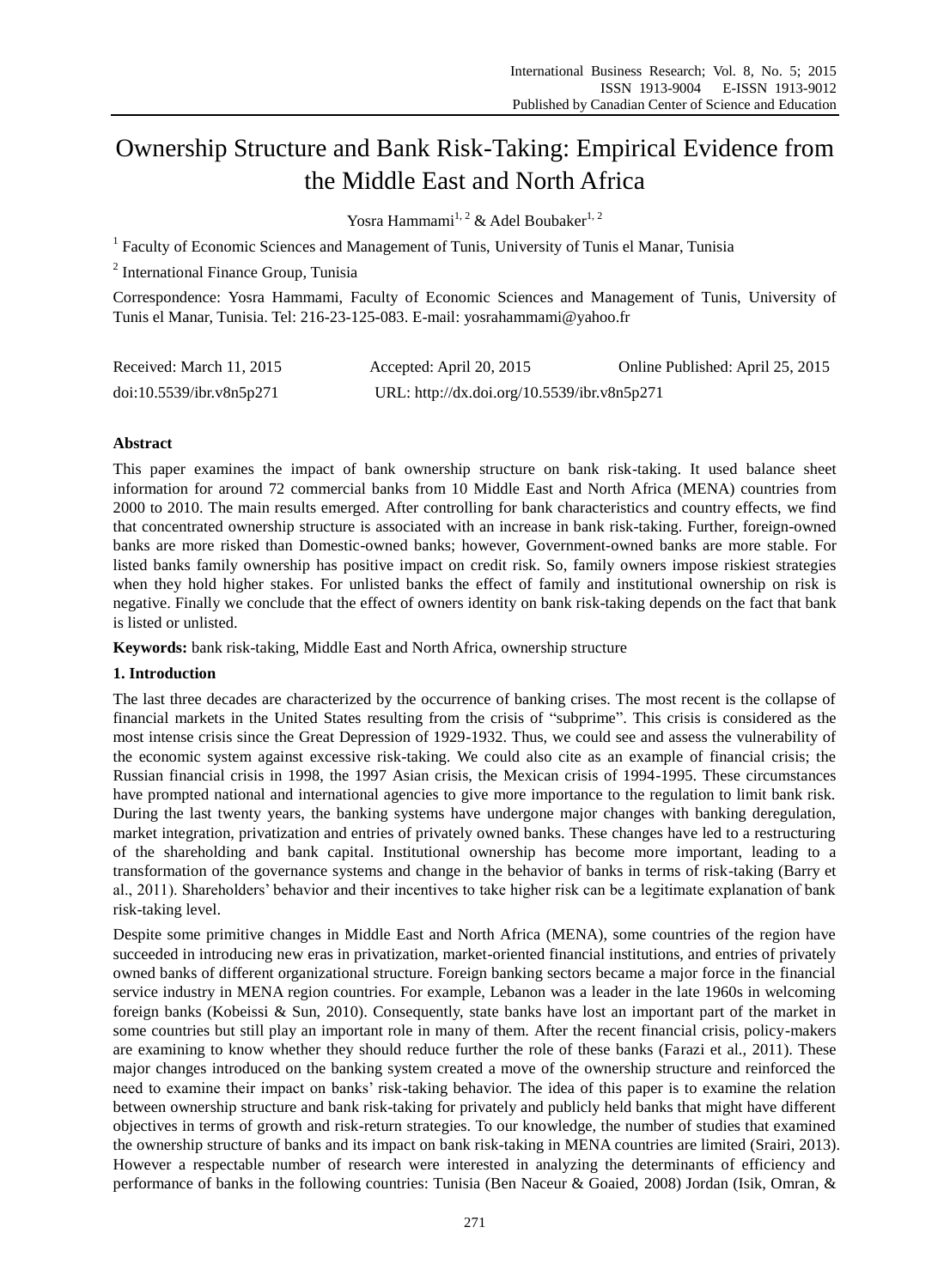Gunduz, 2004), Egypt (Omran, 2007), Lebanon (Turk-Ariss, 2008). The study of Kobeissi and Sun (2010) was an exception, because the authors studied the impact of ownership structure on the performance of banks in 17 countries from the MENA region. Thus, our aim herein is to assess bank's risk-taking behavior by combining the two dimensions of ownership structure: concentration and nature.

The objective of this paper is to extend the current literature in MENA region related to the impact of ownership structure on bank risk-taking. Ownership structure and its effects on bank risk are an interesting line of research and were weakly studied in the context of MENA region. The contribution of this paper is to assemble and analyze detailed data on ownership structure of banks from MENA region, in order to respond to the following related questions. Is banks ownership dispersed or concentrated? If banks have a controlling owner, who tends to control it? What is the effect of a determined ownership structure on banks' risk-taking behavior? We use a panel of MENA commercial banks through the 2000-2010 period. We find that different ownership structures involve different levels of risk.

#### **2. Literature Review and Hypotheses Development**

According to theoretical and empirical literature, agency problem and risk-taking varies according to the nature of the shareholder. A simplest and traditional issue is the conflict between managers and shareholders defined by Jensen and Meckling (1976). According to the agency theory shareholders have diversified portfolio they are generally motivated to take more risk than managers that can guarantee more profitability for them. Banks' risk-taking behavior differs depending on the degree of ownership concentration. When it is dispersed, we may face a conflict between shareholders and managers. However, if ownership is concentrated, there is a mutation of this conflict to the relationship between shareholders and minority shareholders (Shleifer & Vishny, 1997). According to Jensen and Meckling (1976), shareholders typically hold diversified securities portfolios and are therefore motivated to take more risks to maximize their profits. In contrast, managers are encouraged to accept less risk to protect their position in the bank and reputation (Demsetz & Lehn, 1985; Jensen & Meckling, 1976). Empirically, Saunders et al. (1990) were the first to study the effect of ownership structure on bank risk-taking. They predict that the managerial ownership impacts positively the level of credit risk and that banks controlled by shareholders adopt a higher level of risk than those controlled by managers. The results of researches that examined this relation were divergent. Some researchers concluded that it is negative and others indicated that the relation between ownership concentration and bank risk is U-Shaped (Anderson & Fraser, 2000; Chen et al, 1998; Gordon & Rosen, 1995).

#### *2.1 Ownership Concentration*

Theoretically, the answer to the question "how ownership concentration does affect bank risk-taking?" seems to be ambiguous. In fact, literature came up with different answers to this question. Jensen and Meckling (1976) and DeAngelo and DeAngelo (1985) argued that the wealth generated by holding a large share of capital can align the interests of block holders with those of minority shareholders. Shleifer and Vishny (1986) confirmed these results and argued that ownership concentration enhances corporate control by improving the monitoring. While, other studies suggested that ownership concentration may not reduce banks risk. Burkart et al. (1997) confirmed that tight outside ownership constitutes an expropriation threat that reduces managerial initiatives. Shleifer and Vishny (1997) argued that large shareholders may exercise control right to create private benefits at the expense of minority shareholders. Empirically, Leavine and Levine (2009) studied the relation between ownership concentration and the level of risk in 10 largest banks in 48 countries. They found that shareholders tend to accept a high level of risk. This result was confirmed by Haw et al. (2010) which provided that, in the Asian and European banks, the presence of the control block is associated with high levels of insolvency risk and volatility of profitability. Additionally, Shehzad et al. (2010) analyze data around 500 banks from more than 50 countries averaged over 2005-2007 period. They affirmed that concentrated ownership significantly reduces a banks' non-performing loans ratio, conditional on supervisory control and shareholders protection rights. Furthermore, ownership concentration improves the capital adequacy ratio conditional on the extent of shareholder protection.

H1: Different levels of ownership concentration imply different levels of risk.

#### *2.2 The Nature of Shareholders*

Government owned banks are usually run by bureaucrats who can benefit from highly concentrated control rights. The objectives of the political bureaucrats are often dictated by the public interest. In theory, the participation of government in the financial market was supported by two views; the development view and the political view. The first view, suggested that in some countries, the economic institutions are not developed, so, government ownership of strategic economic sectors such as banks is needed to accelerate growth and jumpstart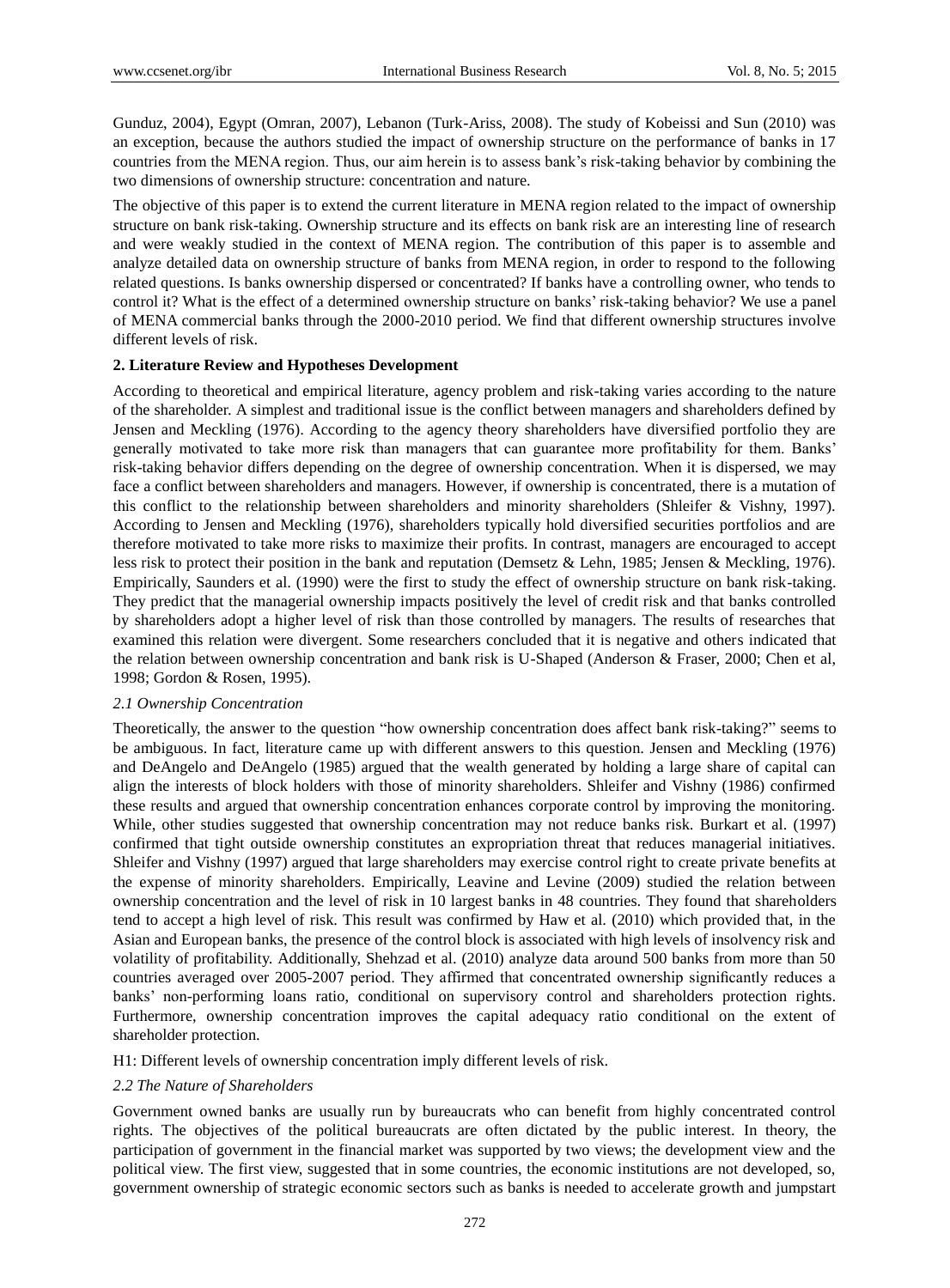financial and economic development (Kobeissi, 2010). The second view, suggested that government control companies and banks in order to control employment and benefit to supporters in return for votes assistances. Researches realized in this issue advance that state-owned banks have poorer loan quality and higher insolvency risk than privately-owned banks (Berger et al., 2007; Iannota et al., 2007). In the context of MENA countries Ben Nacer and Goaied (2008) analyzed the determinants of Tunisian banks performance. They found that government ownership has a negative effect of bank performance. This result was confirmed later by Farazy et al. (2011). Working with a panel of 10 MENA countries over the period 2005-2009, Srairi (2013) confirmed that government-owned banks display higher risk and have significantly greater proportions of non-performing loans than other banks. In addition, some researches show that foreign-owned banks perform more than other banks (Berger, 2006; Farazi et al., 2011; Micco et al., 2004).

Other aspects have been well established in the literature especially on the non-financial firms. First, family-firms are less efficient than other type of firms. The founders of such firms hold non-diversified investment portfolios. This situation prompts them to abandon taking more risk to achieve an optimized performance. These firms tend to invest in long-term profitable projects which promote the efficiency of their investment policy (Stein, 1988, 1989). In addition, James (1999) argues that family-owner has longer investment horizons that lead their firm to realize greater investment efficiency. However, managers are usually family members, so they are deprived of external expertise and may be less competitive than non-family firms (Morck et al., 2000). From theoretical perspective, family banks tend to maintain undiversified securities portfolio and more specifically less diverse than those of other shareholders, especially institutional investors. Thus, if the bank ruin, they risk being higher loser. Working with a panel of Asian banks before the Asian crisis of 1997, Leavine (1999) finds that family-owned banks usually suffer from their weak governance system and were among the most risky banks. Families attempt to use banks funds in financing their own projects.

Institutional investors can also shape the nature of corporate risk taking. In fact, institutional owners have the means to obtain information and skills needed to interpret and carry out the necessary oversight action (Barry et al., 2011). Several studies analyzed the impact of institutional shareholders on firm's performance (Pound, 1988; Elyasiani & Jia, 2008); however, it does not provide conclusive results. Different institutional investors have different investment objectives and horizon, some choose to monitor the firm and control the management team, and other focus information gathering and short term trading profits. Barry et al. (2011) reported that institutional shareholders exert significant power within banks through their right to vote, and therefore, they can influence the decisions of managers in terms of risk-taking. They are usually experienced in data processing and managers' control.

H2: Different ownership structures imply different levels of risk.

# **3. Methodology**

# *3.1 Sample and Data Collection*

We collect the annual data from the annual report of banks, which provides information on financial statements and ownership structure. As explanatory variables, we consider first, the level of ownership concentration. Second, we classify banks by the nature of major shareholder as follow: government-owned banks, foreign-owned banks and domestic-owned banks. Third, we consider the percentage of stocks held by shareholders included into the following categories: managers/directors, institutional investors and family investors. We use a sample of an unbalanced panel from 2000-2010 for a set of MENA commercial banks from 10 countries namely: Oman, Kuwait, Qatar, United Arab Emirates, Lebanon, Jordan, Egypt, Tunisia, Morocco and Turkey. We identify 769 banks in bank scope database. We eliminate all non commercial banks, which leaves us with 149 banks from all countries of MENA region. Of these banks, we delete banks for which detailed data on ownership are not available in the annual reports. Also, we only select banks with a stable ownership structure by comparing the proportion of equity held by the main shareholders over the 2000-2010 period. This constraint is important to accurately analyze the impact of ownership structure on banks risk. The final sample consists of 72 commercial banks (see table 2, for further details on the distribution of banks by country).

# *3.2 Measurement of Bank Risk*

We use different measures to assess the level of expositor to risk in bank organizations. First, we compute two different measures of assets risk; the standard deviation of Return on Equity (SDROE) and the standard deviation of Return on Assets (SDROA) (Barry et al., 2011). In addition, we calculate default risk; the Z-score. It is a measure of bank insolvency risk, frequently used by researchers (Barry et al., 2011; Laevine & Levine, 2009; Tarazi et al., 2008). A high value of the Z-score implies a lower probability of bank failure, and it measures the distance from insolvency (Roy, 1952). Z-score defines insolvency as the state where losses exceed its equity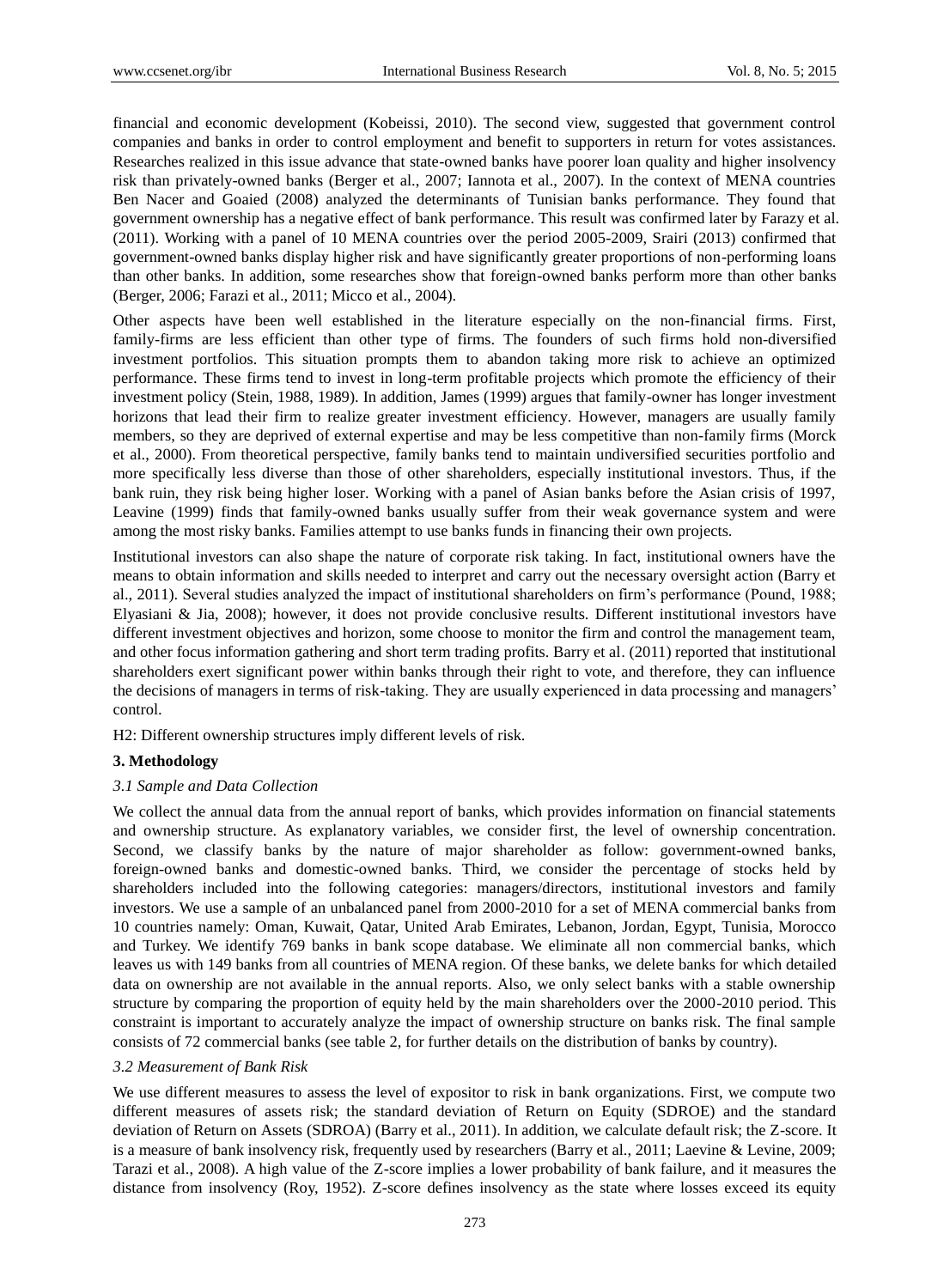(E<π). As credit risk measure we use the Gross Loan Provision to total loan ratio. This measure allows us to proxy assets quality. Riskier loans may produce higher interest income (Iannotta et al., 2008).

#### *3.3 Model Specification*

This paper examines the impact of ownership structure on bank risk-taking. To test the hypothesis defined above we use the following models. We note that we employ Generalized Listed Square (GLS) on annual bank data for the period 2000-2010.

#### **Model 1**

$$
RISK_{it} = \beta_0 + \beta_1 OC_{it} + \beta_2 SPI_{it} + \beta_3 (OC*SPI)_{it} + \beta_4 LASSET_{it} + \beta_5 Bank (Z-score)_{it} + \beta_6 GDP/CAPITA_{it} + \beta_7 CRISIS_{it} + \mu_{it}
$$
\n(1)

The equation above focuses on hypothesis 1, as concentrated ownership affects bank risk-taking depending on regulation environment. I employ three separate levels of ownership concentration (OC1, OC2 and OC3), that constitute the entire sample; the intercept term would capture the omitted variables.

The model (2) focuses on hypothesis 2. We note that private banks are consisted of foreign-owned private banks and domestic-owned private banks; we employ DOMESTIC, FOREIGN and GOVERNEMENT variables. In this model the omitted variable is DOMESTIC and the variables used explicitly are FOREIGN and GOVERNMENT.

#### **Model 2**

$$
RISK_{ii} = b_0 + b_1 FOREIGN_{ii} + b_2 GOVERNMENT_{ii} + b_3 LASSETit + b_4 LISTED_{ii} + b_5 Bank-Z-score_{ii} + b_6 GDP/CAPITA_{ii} + b_7 GCC_{ii} + b_8 CRISSi + \mu_{ii}
$$
\n(2)

In order to analyze whether commercial banks with different ownership structures present significant differences in risk, we use model (3). This specification allows us to test the effect of different ownership combinations on bank risk-taking. It also gives us the opportunity to discover possible coalitions between different types of shareholders (Barry et al., 2011).

## **Model 3**

Risk 
$$
_{it} = \alpha_0 + \alpha_1
$$
 Manager  $_{it} + \alpha_2$  Directors  $_{it} + \alpha_3$  Family  $_{it} + \alpha_4$  Institutional  $_{it} + \alpha_5$  LASSET  $_{it} + \alpha_6$   
 $\alpha_6$ Listed  $_{it} + \alpha_7$  GDP/CAPITA  $_{it} + \alpha_8$  Bank-Z-score  $_{it} + \mu_{it}$  (3)

*3.4 Explanatory Variables*

| <b>Variables</b>             | <b>Measurement</b>                                                                                                     |
|------------------------------|------------------------------------------------------------------------------------------------------------------------|
| <b>Independent Variables</b> |                                                                                                                        |
| OC <sub>1</sub>              | Dummy variable that is one in case there is at least one owner with shareholdings greater than 10% and zero otherwise. |
| OC2                          | Dummy variable that is one in case there is at least one owner with shareholdings above 25% and zero otherwise         |
| OC <sub>3</sub>              | Dummy variable that is one in case there is a controlling owner with more than 50% of the shares and zero otherwise.   |
| <b>GOVERNEMENT</b>           | Dummy variable takes the value (1) if State held more than 50% of bank capital and zero otherwise.                     |
| <b>FOREIGN</b>               | Dummy variable equal 1 if foreign shareholders held more than 50% of bank capital and zero otherwise.                  |
| <b>DOMESTIC</b>              | Dummy variable equal (1) if domestic shareholders held more than 50% of bank capital and zero otherwise.               |
| Manager                      | The proportion of equity held by manager                                                                               |
| Directors                    | The proportion of equity held by directors                                                                             |
| Family                       | The proportion of equity held by family members                                                                        |
| Institutional                | The proportion of equity held by institutional investors                                                               |
| <b>Control variables</b>     |                                                                                                                        |
| <b>LASSET</b>                | The logarithm of total assets.                                                                                         |
| <b>LISTED</b>                | Dummy variable equal (1) if the bank is listed and zero otherwise                                                      |
| Age                          | The age of the bank                                                                                                    |
| <b>SPI</b>                   | The index of minority shareholders protection                                                                          |
| GDP per capita               | It measures the per capita income of own country                                                                       |
| <b>Bank zscore</b>           | It captures the probability of a country's default banking system.                                                     |
| <b>CRISIS</b>                | Dummy variable takes (1) if the period studied is after the subprime crisis and zero otherwise.                        |
| GCC                          | Dummy variable takes (1) if the country is member of Golf Cooperation Council and zero otherwise                       |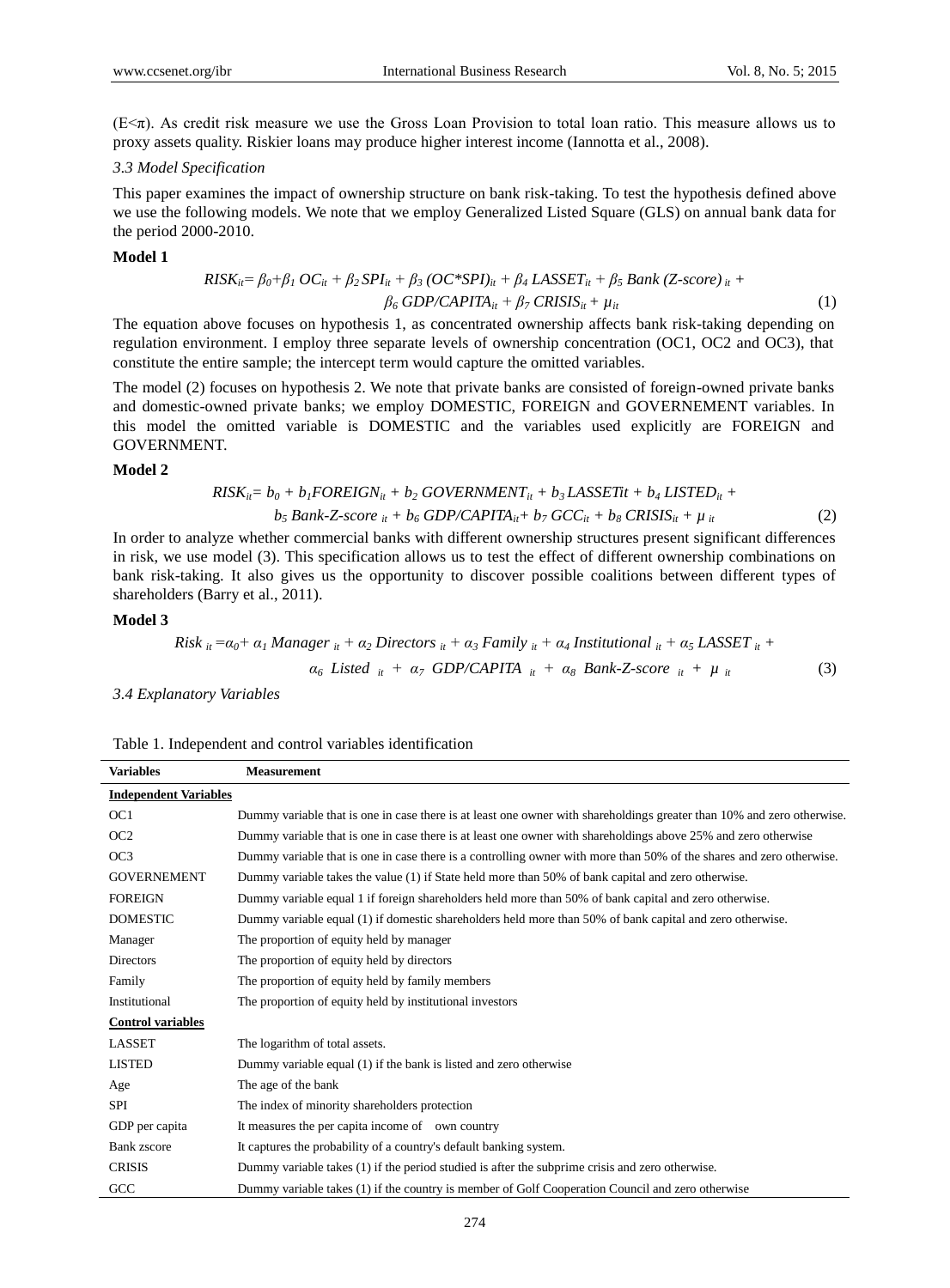## **4. Results**

## *4.1 Trends in Bank Ownership in the MENA Region*

Referring to table 2 we see that bank (OC3) is frequent in Egypt (72.2%), Lebanon (62.5%) and Tunisia (64%); however in Qatar there are no banks with concentrated ownership structure. As shown in table 3, the percentage of banks with concentrated ownership structure in MENA has been increasing from 40.62% in 2005 to 53.7% in 2010. We note that the proportion of state-owned banks has declined from 15.79% in 2007 to 9.61% in 2010. This decline is accompanied by an increase in the average market share of foreign-owned banks (from 17.54 % in 2007 to 23% in 2010), family-owned banks (from 7.02% in 2007 to 9.61% in 2010) and institutional-owned banks (from 7.02% in 2007 to 11.53% in 2010). We note that state-owned banks declined significantly after the crisis, but remained significant.

| <b>Ownership concentration</b> Jordan Morocco |      |                | Tunisia | Turkey | Oman   | Egypt  | Kuweit         | Libanon | <b>UAE</b> | Qatar  |
|-----------------------------------------------|------|----------------|---------|--------|--------|--------|----------------|---------|------------|--------|
| OC <sub>1</sub>                               | 100% | 100%           | 100%    | 82%    | 100%   | 100%   | 45.50%         | 100%    | 100%       | 100%   |
| OC2                                           | 80%  | 93%            | 75,30%  | 80,00% | 77%    | 89%    | 91%            | 80%     | 87%        | 76,50% |
| OC <sub>3</sub>                               | 14%  | 46,40%         | 64%     | 44,20% | 19,20% | 72.20% | 45.50%         | 62.50%  | 60,86%     | 0,00%  |
| Nhre of banks                                 |      | 4              | 13      | 15     | 6      | 4      | $\overline{c}$ | 12      | 5          | 4      |
| Listed banks                                  | 6    | 4              | 8       | 11     | 5      | 3      | 2              | 5       | 4          | 3      |
| Unlisted banks                                |      | $\overline{0}$ | 5.      | 4      |        |        | $\theta$       |         |            |        |

Table 2. Distribution of ownership concentration by country

|  | Table 3. Classification of MENA banks' categories by year |
|--|-----------------------------------------------------------|
|  |                                                           |

| Categories    | 2000             | 2001     | 2002         | 2003             | 2004   | 2005   | 2006   | 2007   | 2008   | 2009   | 2010   |
|---------------|------------------|----------|--------------|------------------|--------|--------|--------|--------|--------|--------|--------|
| OC3           | 40%              | 41.70%   | 53,85%       | 50%              | 45,45% | 40,62% | 46.94% | 45.62% | 49.25% | 51.56% | 53,70% |
| <b>State</b>  | $\boldsymbol{0}$ | $\theta$ | $\mathbf{0}$ | $\boldsymbol{0}$ | 9,10%  | 9,67%  | 12.76% | 15,79% | 12,31% | 11,29% | 9,61%  |
| Private       | 40%              | 41.70%   | 53,85%       | 50%              | 36,35% | 30.95% | 34.18% | 29.83% | 36.94% | 40,27% | 44,09% |
| Foreign       | 30%              | 25%      | 23,07%       | 28,57%           | 22,73% | 19,35% | 21,27% | 17,54% | 21,54% | 20,97% | 23%    |
| Domestic      | 10%              | 17%      | 30.78%       | 21,43%           | 13,62% | 11,60% | 12.91% | 12,29% | 15,40% | 19,30% | 21,02% |
| Family        | 0%               | 8,33%    | 15,38%       | 7.14%            | 9,09%  | 6,45%  | 6,38%  | 7,02   | 9,24%  | 9,67   | 11,53% |
| Institutional | 10%              | 8,33%    | 15,39%       | 14,28%           | 4.54%  | 3,22%  | 6,38%  | 5,26%  | 6,16%  | 8,06%  | 9,61%  |

Descriptive statistics of ownership nature are presented in table 4. It shows that approximately, 6% of banks have a dispersed ownership; they have no shareholders with more than 10% ownership stake. Almost 80% of banks have an owner with more than 25% of shares stake. Furthermore, approximately half (47%) of banks have one or more owners with more than 50% of share. We can conclude that in MENA countries, bank ownership structure is generally concentrated (Shehzad et al., 2010).

It shows that the major shareholder category is institutional shareholder with an average of 16.56% of equity. Foreign banks present 21.55% of total banks; this category of banks is strongly present in our sample. Managers and directors hold equity in the majority of banks. The average proportions of stocks they hold is relatively low (respectively 0.85% and 7.38%) compared to the other owners.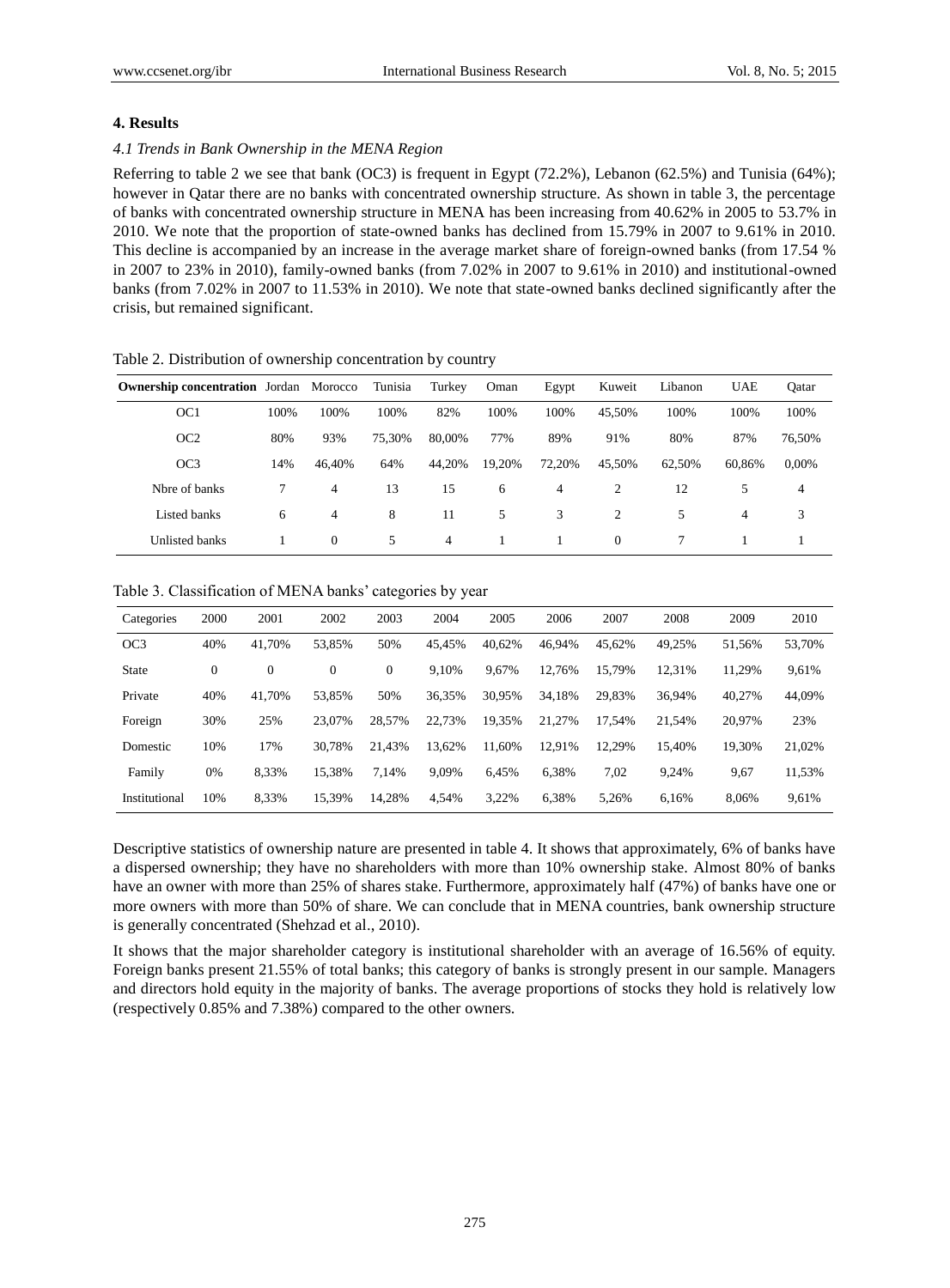# Table 4. Summary statistics

| Variables                                | Mean     | <b>Standard Deviation</b> | Min              | Max          | Observations |  |  |  |  |
|------------------------------------------|----------|---------------------------|------------------|--------------|--------------|--|--|--|--|
| Panel A: Ownership structure variables   |          |                           |                  |              |              |  |  |  |  |
| OC1                                      | 0.9443   | 0.1129                    | $\boldsymbol{0}$ | $\mathbf{1}$ | 413          |  |  |  |  |
| OC2                                      | 0.8062   | 0.0194                    | $\mathbf{0}$     | $\mathbf{1}$ | 413          |  |  |  |  |
| OC3                                      | 0.4624   | 0.0245                    | $\mathbf{0}$     | $\mathbf{1}$ | 413          |  |  |  |  |
| Foreign                                  | 0.2058   | 0.0199                    | $\mathbf{0}$     | $\mathbf{1}$ | 413          |  |  |  |  |
| Government                               | 0.1307   | 0.0.166                   | $\boldsymbol{0}$ | $\mathbf{1}$ | 413          |  |  |  |  |
| Domestic                                 | 0.1428   | 0.0172                    | $\mathbf{0}$     | $\mathbf{1}$ | 413          |  |  |  |  |
| Institutionnal                           | 0.1656   | 0.2184                    | $\mathbf{0}$     | 0.95         | 413          |  |  |  |  |
| Family                                   | 0.0937   | 0.1885                    | $\mathbf{0}$     | 0.8976       | 413          |  |  |  |  |
| Manager                                  | 0.0085   | 0.0445                    | $\mathbf{0}$     | 0.496        | 385          |  |  |  |  |
| Directors                                | 0.0738   | 0.1782                    | $\mathbf{0}$     | 0.9742       | 385          |  |  |  |  |
| <b>Panel B:</b> Risk measures            |          |                           |                  |              |              |  |  |  |  |
| <b>SDROE</b>                             | 0.0618   | 0.10729                   | 0.00005          | 0.9718       | 413          |  |  |  |  |
| <b>SDROA</b>                             | 0.0094   | 0.01083                   | 0.00061          | 0.0546       | 411          |  |  |  |  |
| Z-score                                  | 31.585   | 20.5570                   | 5.41816          | 68.657       | 408          |  |  |  |  |
| <b>LLP</b>                               | 0.3355   | 0.0720                    | $\boldsymbol{0}$ | 0.7555       | 387          |  |  |  |  |
| <b>Panel C:</b> Banks specific variables |          |                           |                  |              |              |  |  |  |  |
| LAssets                                  | 25.3208  | 365.6566                  | 4.2452           | 76.6684      | 412          |  |  |  |  |
| Age                                      | 40.7829  | 25.2609                   | 0.5              | 156          | 413          |  |  |  |  |
| Listed                                   | 0.74818  | 0.43458                   | $\mathbf{0}$     | $\mathbf{1}$ | 413          |  |  |  |  |
| Panel D: Countries specific variables    |          |                           |                  |              |              |  |  |  |  |
| <b>Bank Z-score</b>                      | 29.5895  | 9.1754                    | $-0.4691$        | 52.9322      | 413          |  |  |  |  |
| GDP per capita                           | 6540.275 | 7801.39                   | 1271.811         | 33288.11     | 413          |  |  |  |  |
| SPI                                      | 4.7222   | 0.8523                    | 3                | 6            | 333          |  |  |  |  |
| $\ensuremath{\mathsf{CRISE}}$            | 0.6271   | 0.4841                    | $\boldsymbol{0}$ | $\mathbf{1}$ | 413          |  |  |  |  |
| GCC                                      | 0.1791   | 0.3839                    | $\mathbf{0}$     | $\mathbf{1}$ | 413          |  |  |  |  |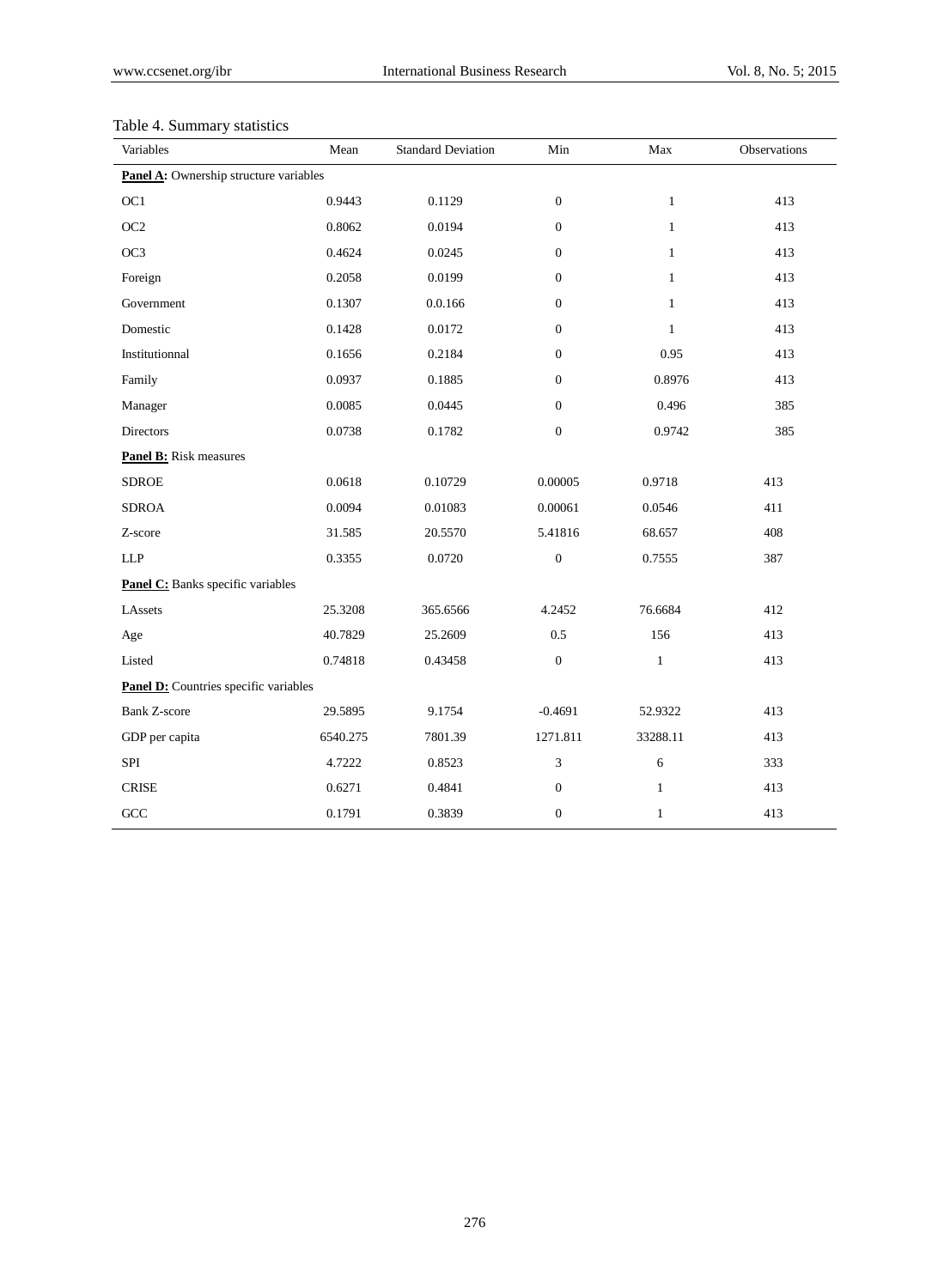| Variables z-score SDROE SDROA |              |           |              |                 |                 | OC <sub>3</sub> | <b>SPR</b> | SPR*            | SPR*      | SPR*         | <b>LISTED LASSETS</b> |              | Bank               | GDP/ |
|-------------------------------|--------------|-----------|--------------|-----------------|-----------------|-----------------|------------|-----------------|-----------|--------------|-----------------------|--------------|--------------------|------|
|                               |              |           |              | OC <sub>1</sub> | OC <sub>2</sub> |                 |            | OC <sub>1</sub> | OC2       | OC3          |                       |              | $(z\text{-score})$ | CAP  |
| z-score                       | $\mathbf{1}$ |           |              |                 |                 |                 |            |                 |           |              |                       |              |                    |      |
| <b>SDROE</b>                  | .432**       | 1         |              |                 |                 |                 |            |                 |           |              |                       |              |                    |      |
|                               | .000         |           |              |                 |                 |                 |            |                 |           |              |                       |              |                    |      |
| <b>SDROA</b>                  | $-788*$      | .399**    | $\mathbf{1}$ |                 |                 |                 |            |                 |           |              |                       |              |                    |      |
|                               | .000         | .000      |              |                 |                 |                 |            |                 |           |              |                       |              |                    |      |
| OC1                           | .096         | $-.095$   | $-.053$      | 1               |                 |                 |            |                 |           |              |                       |              |                    |      |
|                               | .051         | .052      | .277         |                 |                 |                 |            |                 |           |              |                       |              |                    |      |
| OC <sub>2</sub>               | .026         | .027      | $-.024$      | $-0.012$        | $\mathbf{1}$    |                 |            |                 |           |              |                       |              |                    |      |
|                               | .594         | .575      | .616         | .805            |                 |                 |            |                 |           |              |                       |              |                    |      |
| OC3                           | $-.007$      | .086      | .069         | $.225**$        |                 |                 |            |                 |           |              |                       |              |                    |      |
|                               | .886         | .079      | .159         | .000            |                 | 1               |            |                 |           |              |                       |              |                    |      |
| <b>SPR</b>                    | $-.045$      | $-.069$   | .405         | $-.127*$        | .017            | $-.010$         | 1          |                 |           |              |                       |              |                    |      |
|                               | .445         | .199      | .456         | .018            | .741            | .851            |            |                 |           |              |                       |              |                    |      |
|                               | .047         | $-.084$   | .003         | $.808**$        | .005            | $.204**$        | $.472**$   |                 |           |              |                       |              |                    |      |
| SPR*OC1                       | .379         | .199      | .955         | .000            | .915            | .000            | .000       | $\mathbf{1}$    |           |              |                       |              |                    |      |
| SPR*OC2                       | .020         | $-.845$   | .046         | $.468**$        | $-.040$         | .327            | .379       | .643            | 1         |              |                       |              |                    |      |
|                               | .710         | .119      | .391         | .000            | .454            | .000            | .000       | .000            |           |              |                       |              |                    |      |
| SPR*OC3                       | $-0.018$     | $-.043$   | .100         | $.229**$        | $-.057$         | $.965**$        | $.187**$   | $.316**$        | $.405**$  | $\mathbf{1}$ |                       |              |                    |      |
|                               | .731         | .936      | .064         | .000            | .287            | .000            | .000       | .000            | .000      |              |                       |              |                    |      |
| <b>LISTED</b>                 | .004         | $-.100*$  | $-.073$      | $-.140*$        | $.125*$         | $-.368**$       | $-135*$    | $-.228**$       | $-.241**$ | $-421**$     |                       |              |                    |      |
|                               | .924         | .040      | .134         | .004            | .011            | .000            | .012       | .000            | .000      | .000         | 1                     |              |                    |      |
| <b>LASSETS</b>                | .036         | $-.022$   | $-.031$      | .012            | .024            | .052            | .036       | .034            | .038      | .068         | $-.085$               |              |                    |      |
|                               | .461         | .528      | .528         | .799            | .617            | .292            | .498       | .520            | .475      | .209         | .084                  | $\mathbf{1}$ |                    |      |
| <b>Bank</b>                   | $-156**$     | $-.177**$ | $-.260**$    | .098            | $-.011$         | $-.163*$        | $-.074$    | .037            | $-.121*$  | $-156**$     | $-.051$               | $-.116*$     |                    |      |
| $(z\text{-score})$            | .001         | .000      | .000         | .051            | .825            | .001            | .183       | .501            | .028      | .004         | .305                  | .02          | 1                  |      |
| GDP/CAP                       | .013         | .063      | $-.004$      | $-.111*$        | .038            | $-062$          | .030       | $-.047$         | $-164**$  | $-.081$      | $-.069$               | $-.008$      | $-0.26**$          | 1    |
|                               | .786         | .196      | .934         | .023            | .431            | .2054           | .572       | .382            | .002      | .133         | .158                  | .856         | .000               |      |

#### Table 5. Correlation matrix

*Note.* (\*\*) indicates significant at 1% level; \* indicates significance at 5% level (two-tailed).

#### *4.2 Ownership Concentration and Bank Risk-Taking*

We estimate a country random effect model using the Generalized Listed Square (GLS) method random effect (RE) technique following Baltagi and Wu (1999) procedure. This procedure is robust for first-order auto-regressive (AR (1)) disturbances within unbalanced-panels and heteroskedasticity across panels. The fixed effect is not feasible here because some variables of the model are the same for all banks from the same county (right protection index, GDP per capita, bank Z-score). Table 6 reports results of the empirical estimation of the model (1).

### 4.2.1 Results for Assets Risk Ratio and Credit Risk

As presented previously, we use three dummies indicating ownership concentration. First, we consider that there is concentrated ownership when one or more shareholders own more than 10% of the bank share (OC1). According to table 6 we find that ownership concentration has a positive and significant impact on the asset risk (SDROA and SDROE) and negative impact on Loan Loss Provision (LLP) ratio. Second, if ownership concentration is defined using a 25% ownership stake (OC2), the results presented in table 6 show that ownership concentration has relatively less significant effect on bank asset risk and insolvency risk. Finally, if ownership concentration is defined using 50% ownership stake (OC3) we find that banks with concentrated ownership have higher level of risk-taking only for assets risk. These findings confirm our first hypothesis. Also, as minority investor's right increases, the impact of ownership concentration reduces. So ownership concentration matters less when the presence of regulatory control is stronger. This result is in line with the findings of Shehzad et al. (2010) and the view of Demzets and Lehn (1985).

#### 4.2.2 Results for the Z-Score Ratio

The results of the impact of ownership concentration on bank insolvency ratio are presented in Table 6. It shows that ownership concentration (OC1) has no effect on bank stability. When ownership concentration is defined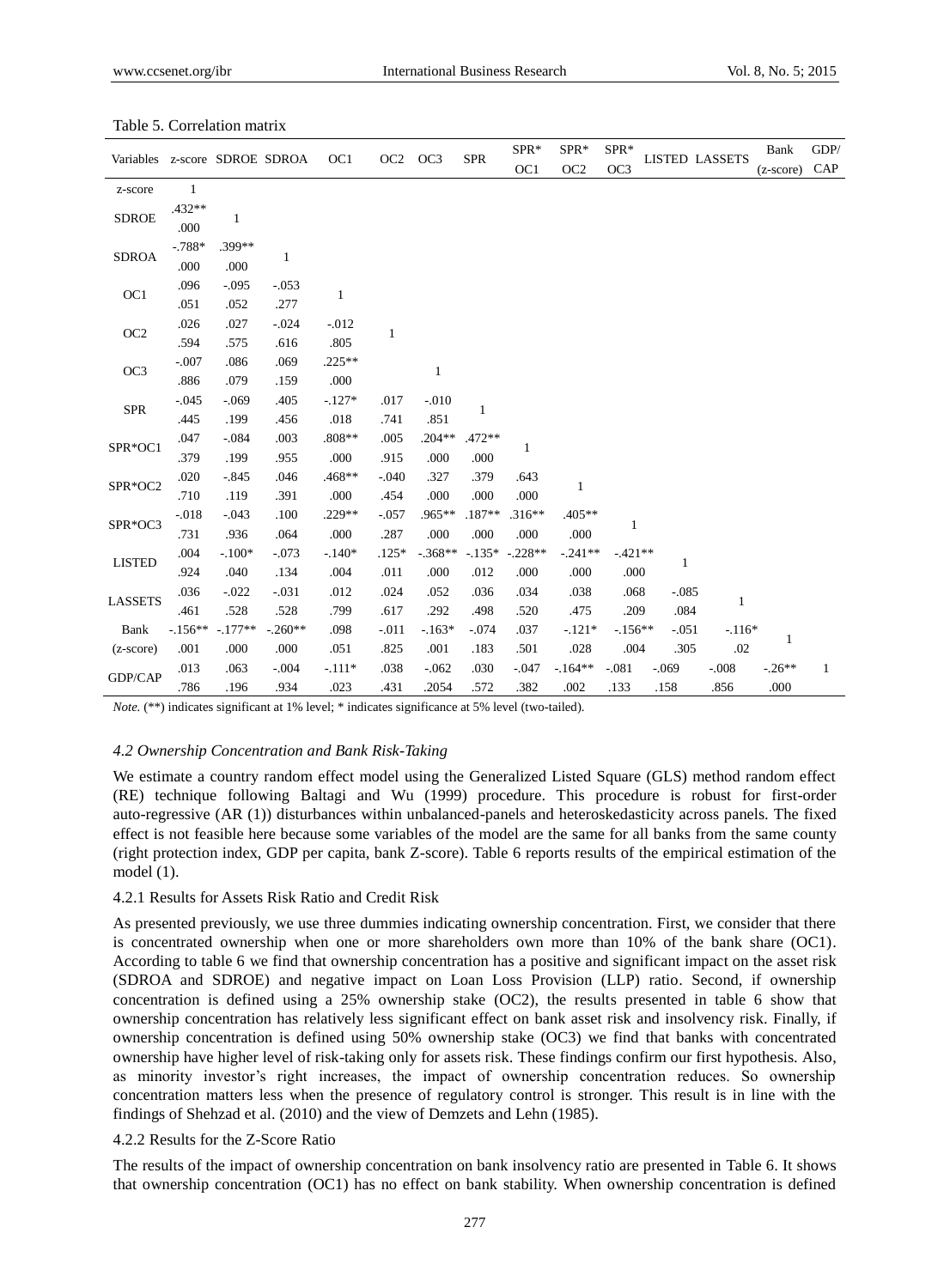using a 25% ownership stake (OC2), we find that it has a negative effect on banks Z-score at the 10% level of significance, while, as shareholders protection rights increases the sensitivity of bank insolvability ratio to ownership concentration decreases. The same result shows up when ownership concentration is defined using 50% ownership stake (OC3). This finding confirms the results of Shehzad et al. (2010).

We can conclude that the effects of ownership concentration on bank risk-taking in MENA region depends on the importance of the level of shareholder protection rights that can offer the domestic legal system to minority investors. If minority shareholders are highly protected by regulators, majority shareholders are incited to protect the interests of minority shareholders. In this case we talk about the convergence of shareholders (majority versus minority) interests.

|                    |                 |                 |                       | <b>Asset Risk</b> |                                |                                |                     | Credit Risk             |                 |           | Default Risk              |                 |
|--------------------|-----------------|-----------------|-----------------------|-------------------|--------------------------------|--------------------------------|---------------------|-------------------------|-----------------|-----------|---------------------------|-----------------|
| <b>Variables</b>   |                 | <b>SDROA</b>    |                       |                   | <b>SDROE</b>                   |                                |                     | <b>LLP</b>              |                 |           | <b>ZSCORE</b>             |                 |
|                    | OC <sub>1</sub> | OC <sub>2</sub> | OC <sub>3</sub>       | OC1               | OC <sub>2</sub>                | OC <sub>3</sub>                | OC <sub>1</sub>     | OC <sub>2</sub>         | OC <sub>3</sub> | OC1       | OC <sub>2</sub>           | OC <sub>3</sub> |
|                    | $.010***$       | $-.001*$        | $.0105***$            | $.02159**$        | .0008                          | .0254                          | $-.159**$           | $-.002$                 | .00492          | $-14.879$ | $-3.653*$                 | $-1.650$        |
| OC                 | .000            | .084            | .000                  | .014              | .775                           | .274                           | .000                | .411                    | .608            | .587      | .069                      | .819            |
| <b>SPI</b>         | $.001***$       | .0003           | $.00129***$           | $.028**$          | .0013                          | $.0039*$                       | $-.0211$            | $.008***$               | $.0077***$      | $-1.0287$ | $2.360***$                | $2.120**$       |
|                    | .008            | .391            | .008                  | 014               | .543                           | .088                           | .004                | .000                    | .000            | .859      | .004                      | .18             |
|                    | $-.0018***$     | .00002          |                       |                   | $-.0018***-.0315***-.00177***$ | $-.0053$                       | .0309***            | $.00149***$             | $-.0006$        | 4.044     | .489                      | 1.432           |
| SPI*OC             | .002            | .833            | .002                  | .007              | .005                           | .237                           | .000                | .000                    | .761            | .488      | .230                      | .356            |
|                    | $-7^{e-5**}$    | $-6^{e-5*}$     | $-7^{e-5**}$          | $-.0006$          | $-.00006$                      | $-.0006$                       | $-.0007***$         | $-4^{e-5**}$            | $-4e^{-6}$ **   | .0046     | .004                      | .004            |
| LAssets            | .045            | .056            | .045                  | .356              | .341                           | .343                           | .000                | .050                    | .038            | .134      | .126                      | .194            |
| Bank               | $-7e^{-5}$      |                 | $-.000016$ $-.000007$ | $-.0006***$       |                                | $-.0006***-.00058***-.0007***$ |                     | $-0.006***$ $-0.006***$ |                 | .1093     | $.155*$                   | .145            |
| $(Z-score)$        | .978            | .571            | .978                  | .000              | .000                           | .000                           | .000                | .000                    | .000            | .218      | .091                      | .112            |
|                    | $9^{e-7***}$    | $.1^{\,e-5***}$ | $9^{e-7***}$          | $.1^{\text{e-6}}$ | $.5^{e-6}$                     | $.1^{e-6}$                     | $-1$ <sup>e-6</sup> | $.6^{e-6***}$           | $.6^{e-6***}$   |           | $-0.0051***$ $-0.0005***$ | $-.0005***$     |
| GDP/CAPIT          | .005            | .003            | .005                  | .702              | .839                           | .511                           | .355                | .003                    | .007            | .000      | .000                      | .000            |
|                    | .0003           | .0005           | .00037                | $-.00151$         | $-.0029$                       | $-.00161$                      | $-.0076***$         | $-.008***$              | $-.009***$      | .9518     | 1.269                     | 2.059           |
| Crisis             | .470            | .463            | .470                  | .569              | .351                           | .567                           | .000                | .000                    | .000            | .581      | .459                      | .270            |
|                    | $-.00004$       | $.0061***$      | $-.00004$             | $-0684$           | $-.0669***$                    | .04358                         | $.170***$           | .009                    | $.013***$       | 32.519    | 19.991***                 | 17.435***       |
| Constant           | .987            | .002            | .987                  | .264              | .000                           | .001                           | .000                | .000                    | .005            | .239      | .000                      | .001            |
| Number of<br>Obser | 324             | 324             | 324                   | 324               | 324                            | 324                            | 308                 | 308                     | 308             | 324       | 324                       | 324             |
|                    | 47.70           | 26.12           | 47.70                 | 41.12             | 28.25                          | 52.17                          | 226.19              | 184.52                  | 199.45          | 66.80     | 67.75                     | 78.74           |
| Chi <sub>2</sub>   | .000            | .000            | .000                  | .000              | .000                           | .000                           | .000                | .000                    | .000            | .000      | .000                      | .000            |

Table 6. Estimation results of model 1

*Note.* \*\*\*, \*\*, \*: Indicate statistical significance at the 1%, 5% and 10% level, respectively.

### *4.3 Major Shareholders Identity and Bank Risk-Taking*

#### 4.3.1 Results of Two Groups Means Comparison Test

## *State versus private banks*

We began our empirical study with two groups' mean comparison test to identify statistically differences of our dependent variables between types of banks. Table 7 presents the two-group comparison test results. We find that state-owned banks are significantly more stable than private domestic banks. On average government-owned banks have a SDROE (Z-score) of 0.0402 (133.207) compared to 0.0815 (52.986) for the private banks. Sate banks have also lower credit risk than domestic banks. These findings support Beck et al. (2009), state banks are much larger and enjoy higher economic of scale as a result. Local governments are typically less diversified in their risk exposure, which might reduce their risk appétit (Beck et al., 2009). This result is examined in more detail in the next section using regression analysis.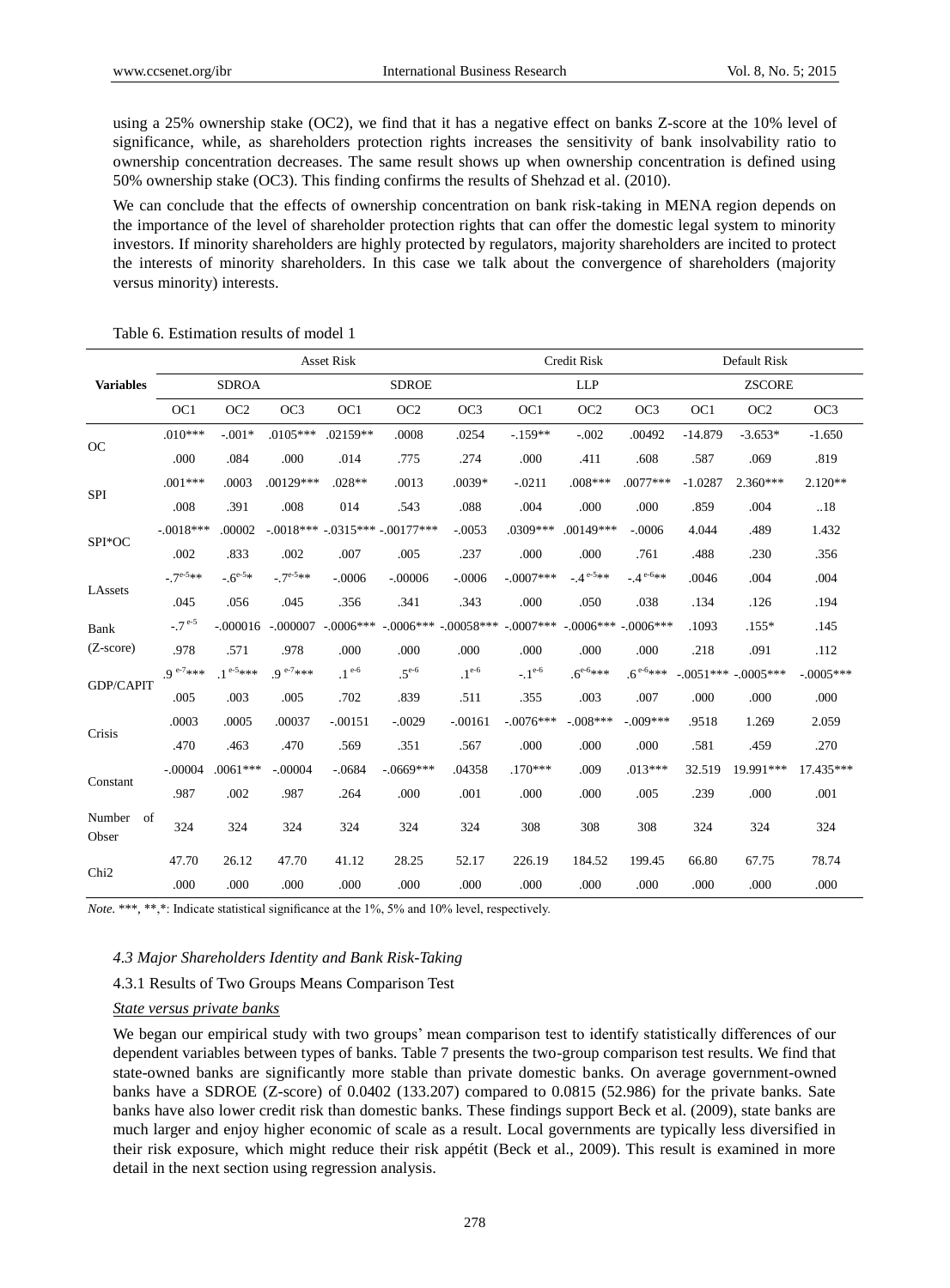# *Foreign private versus Domestic private banks*

Now the differences between foreign and domestic banks' risk-taking behavior would be analyzed. As shown in table 7 foreign banks are smaller, this fact it is due to their recent implementation into banking system in the region as proposed by Farazi et al. (2011). Foreign banks were significantly riskier than private domestic banks (at 5% level), with higher SDROE (0.09541) compared to SDROE (0.05209) in domestic banks. However, foreign banks are significantly more solvent than domestic one and present less important credit risk.

Table 7. Bivariate comparison of bank risk measures by major shareholders identity

|                                              | Panel 1         |                |                        | Panel 2            |                       | Panel 3            |  |
|----------------------------------------------|-----------------|----------------|------------------------|--------------------|-----------------------|--------------------|--|
| (Government is excluded)<br><b>Variables</b> |                 |                | (Domestic is excluded) |                    | (Foreign is excluded) |                    |  |
|                                              | <b>DOMESTIC</b> | <b>FOREIGN</b> | <b>FOREIGN</b>         | <b>GOVERNEMENT</b> |                       | <b>GOVERNEMENT</b> |  |
| (t-statistic)                                |                 |                | (t-statistic)          |                    | (t-statistic)         |                    |  |
| Z-score                                      | 54.4886         | 59.5746        | 59.5146                | 150.103            | 54.4886               | 150.103            |  |
| $-.3.1677***$                                |                 |                |                        | $-11.5469***$      | $-10.0448***$         |                    |  |
| <b>SDROA</b>                                 | 0.0084427       | 0.0091165      | 0.009116               | 0.007237           | 0.0084427             | 0.0072375          |  |
|                                              |                 | $-2.9882***$   |                        | 5.4395***          | 3.8187***             |                    |  |
| <b>SDROE</b>                                 | 0.0119246       | 0.0954126      | 0.095412               | 0.035018           | 0.0419246             | 0.035018           |  |
|                                              | $-18.0650***$   |                |                        | 17.0996***         | 5.6578***             |                    |  |
|                                              | 0.056984        | 0.0612591      | 0.0612591              | 0.0168634          | 0.056984              | 0.0168634          |  |
| <b>LLP</b>                                   | $-1.788***$     |                |                        | 126.1095***        | 25.3805***            |                    |  |

*Note.* \*\*\*, \*\*, \*: Indicate statistical significance at the 1%, 5% and 10% level, respectively.

In summary, the results of bivariate analyses presented in Table 7 support our second hypotheses. To deepen our study, we want to investigate them in multivariate settings. Table 8 summarizes regression estimates results.

# 4.3.2 Regression Results

Columns 1 and 2 (Table 8) report the results for regression of assets risk. The dummy variable for domestic ownership is excluded. State ownership in column 2 is statistically significant (at least at 1% level) and has negative coefficient denoting that state-owned banks take less risk (SDROE) than private-domestic banks. State ownership in column 3 is statistically significant (at least at 1% level) and has positive coefficient denoting that state-owned banks are more stable than private domestic banks. Further we find that government-owned banks have negative and significant (at least at 1%) level effect on credit risk (LLP). Government-owned banks take less risk in the management of their credit portfolio than private-domestic banks. This result confirms the finding of Cornett et al. (2010) who find that government-owned banks tend to improve their credit management policy after Asian financial crisis.

Foreign variable has no significant effect on assets risk neither insolvency risk. So according to this result we can conclude that foreign-owned banks and domestic-owned banks accept the same level of assets and insolvency risk. Column 3 reports results for Z-score regression. Foreign ownership has positive effect on bank credit risk significant at 1% level. It is consistent with hypotheses 2, and confirms previous studies of Rokhim and Suanto (2011) and Unite and Sullivan (2003) realized respectively in Indonesia and in Philippine banking industry. The implementation of foreign ownership in domestic bank industry makes credit market tighter. In addition, foreign banks bring new management usually composed by foreign managers who are not well informed about the condition in countries where they operate. Due to their limited knowledge, managers may set inappropriate credit policy that leads to an increase of credit risk (Rokhim & Susanto, 2011).

The listed dummy variable has significant effect on assets risk measures (SDROA/SDROE). This result indicates there is significant difference of assets risk between listed and unlisted banks. The size of bank has significant effect on bank assets risk. GCC variable exhibits significant negative effect on bank risks (credit risk, assets risk and insolvency risk). According to this result we conclude that banks operating in GCC countries take less risk than banks from other countries in MENA region. The GDP per capita variable has significant effect (at least at 5% level) and positive impact on bank risk-taking, denoting that banks operating in more developed countries are more risked than banks from the other countries. Further, crisis has no significant effect on banks' risk-taking behavior.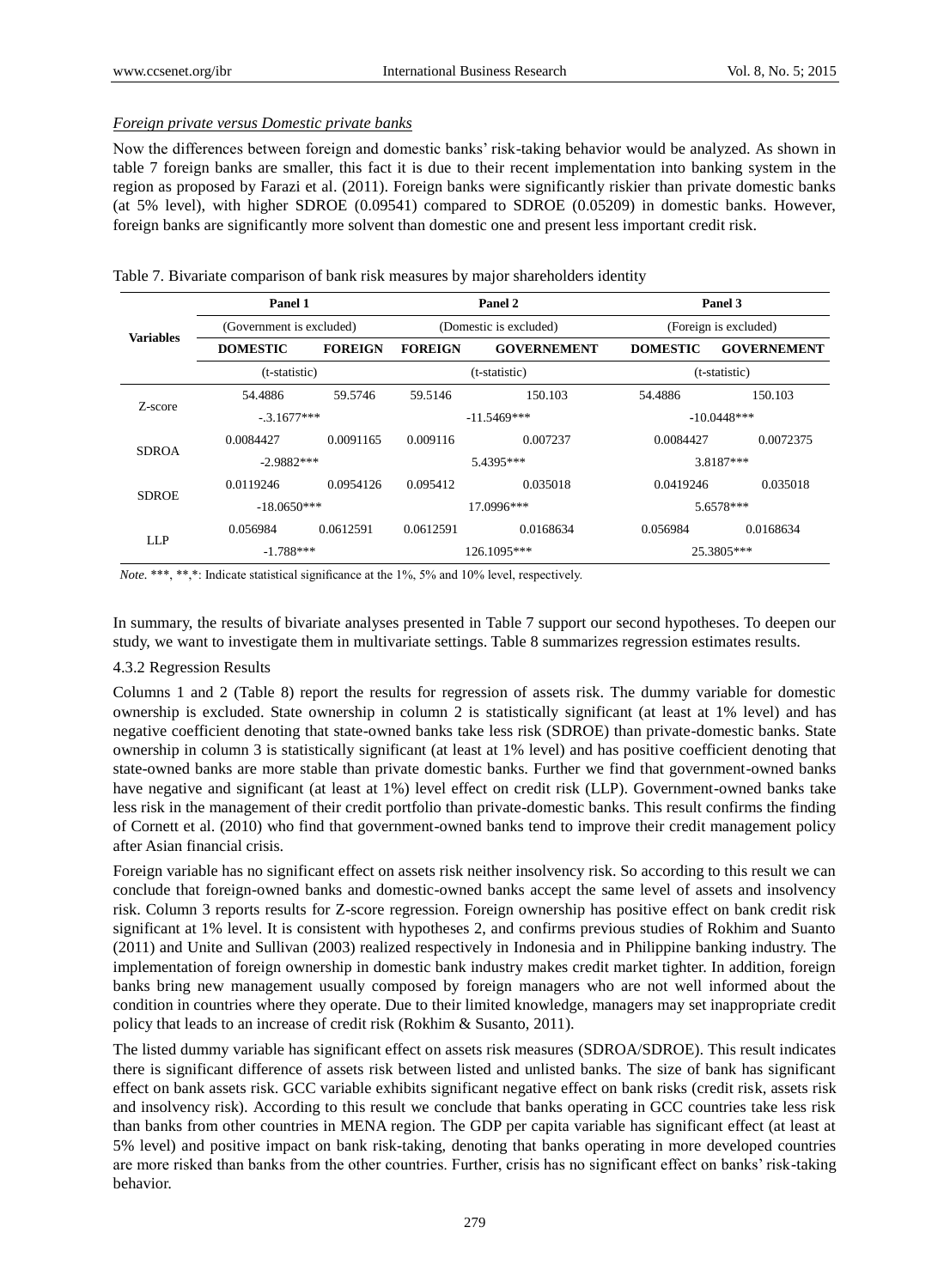| Table 8. Estimation results of model 2 |  |  |  |  |  |  |
|----------------------------------------|--|--|--|--|--|--|
|----------------------------------------|--|--|--|--|--|--|

|                        | <b>Assets Risk</b> |                | Default risk | Credit Risk   |
|------------------------|--------------------|----------------|--------------|---------------|
| Variables              | <b>SDROA</b>       | <b>SDROE</b>   | Z-score      | <b>LLP</b>    |
|                        | $0.0140***$        | 0.07178***     | 26.481***    | $0.0435***$   |
| Constant               | 0.000              | 0.000          | 0.00         | 0.000         |
| <b>GOVERNMENT</b>      | 0.00081            | $-0.0181***$   | $6.3773***$  | $-0.0191***$  |
|                        | 0.307              | 0.000          | 0.000        | 0.001         |
| <b>FOREIGN</b>         | $-0.0009$          | 0.0067         | $-2.2265$    | $0.0138***$   |
|                        | 0.136              | 0.369          | 0.160        | 0.001         |
|                        | $-0.0012*$         | $0.016108***$  | $-7.8134***$ | $-0.0069***$  |
| <b>LISTED</b>          | 0.070              | 0.000          | 0.000        | 0.001         |
| LAssets                | $-0.000001$ ***    | $-0.000003$    | 0.00425      | $-0.4e^{-6}$  |
|                        | 0.003              | 0.680          | 0.270        | 0.932         |
| <b>Bank Z-score</b>    | $-0.0001$ ***      | $-0.00109$ *** | $0.3006***$  | $-0.00034***$ |
|                        | 0.000              | 0.000          | 0.001        | 0.002         |
| <b>GDP/CAPITA</b>      | $-0.3e^{-6}$       | $0.3^{e-6}$    | $-0.00007$   | $0.3^{e.7}$   |
|                        | 0.207              | 0.004          | 0.335        | 0.826         |
| <b>CRISIS</b>          | 0.00074            | $-0.0032$      | 2.3368       | 0.000948      |
|                        | 0.137              | 0.349          | 0.122        | 0.646         |
| GCC                    | $-0.0017***$       | $-0.01292***$  | 4.2034**     | $-0.00574***$ |
|                        | 0.017              | 0.000          | 0.047        | 0.007         |
| Constant               | $0.0140***$        | $0.07178***$   | 26.481***    | $0.0435***$   |
|                        | 0.000              | 0.000          | 0.00         | 0.000         |
| Number of observations | 411                | 412            | 408          | 386           |
| Chi <sub>2</sub>       | 70.83              | 100.72         | 103.91       | 156.46        |
| Prob>chi2              | 0.000              | 0.000          | 0.000        | 0.000         |

*Note.* \*\*\*, \*\* and \* represent significance at 1, 5 and 10% level respectively.

#### *4.4 Shareholders Identity Combination and Banks' Risk-Taking Behavior*

Results presented in Table 9 confirm our second hypothesis (H2). We find that shares of capital held by different categories of shareholders impact significantly banks' risk-taking behavior. Studying the relation between ownership combination and bank risk-taking, we find that the proportion of total equity held by different categories of shareholders has significant effect on banks' risk-taking behavior.

Columns 1 to 3 of Table 9 report results for assets risk and credit risk measures. Column 3 shows that larger proportion of shares held by families is associated with higher credit risk (at the 1% level). Institutional investor variable has significant (at the 5% level) and positive effects on bank assets risk. The positive relation is consistent with the findings of Iannotta et al. (2007), Leavine (1999) and Barry et al. (2011) who found a positive relationship between bank risk-taking measures (Assets risk) and institutional ownership. Additionally, director ownership has significant (at the 1% level) and negative effect on bank credit risk, this relation can be explained by the fact that credit risk is directly affected by the management decisions.

Column 4 of Table 9 reports results for default risk measure. A higher stake of families has a negative but no significant effects on banks stability measure (Z-score). However, for institutional ownership variable, the relation is negative and significant (at the 1% level). Institutional-owned banks are less stable than other banks (Leavine, 1999; Iannotta et al., 2007; Barry et al., 2011).

#### *4.5 Deeper Investigations*

To further examine issues related to the influence of ownership structure on banks' risk-taking behavior, we check for deeper investigation. We estimate the impact of ownership nature on the bank risk as presented in Model 3 and we test whether publicly held banks behave differently than privately owned banks by including in model 3 presented below an interaction variable that permit to estimate the relationship between ownership nature and risk if bank is LISTED. We use the following econometric model.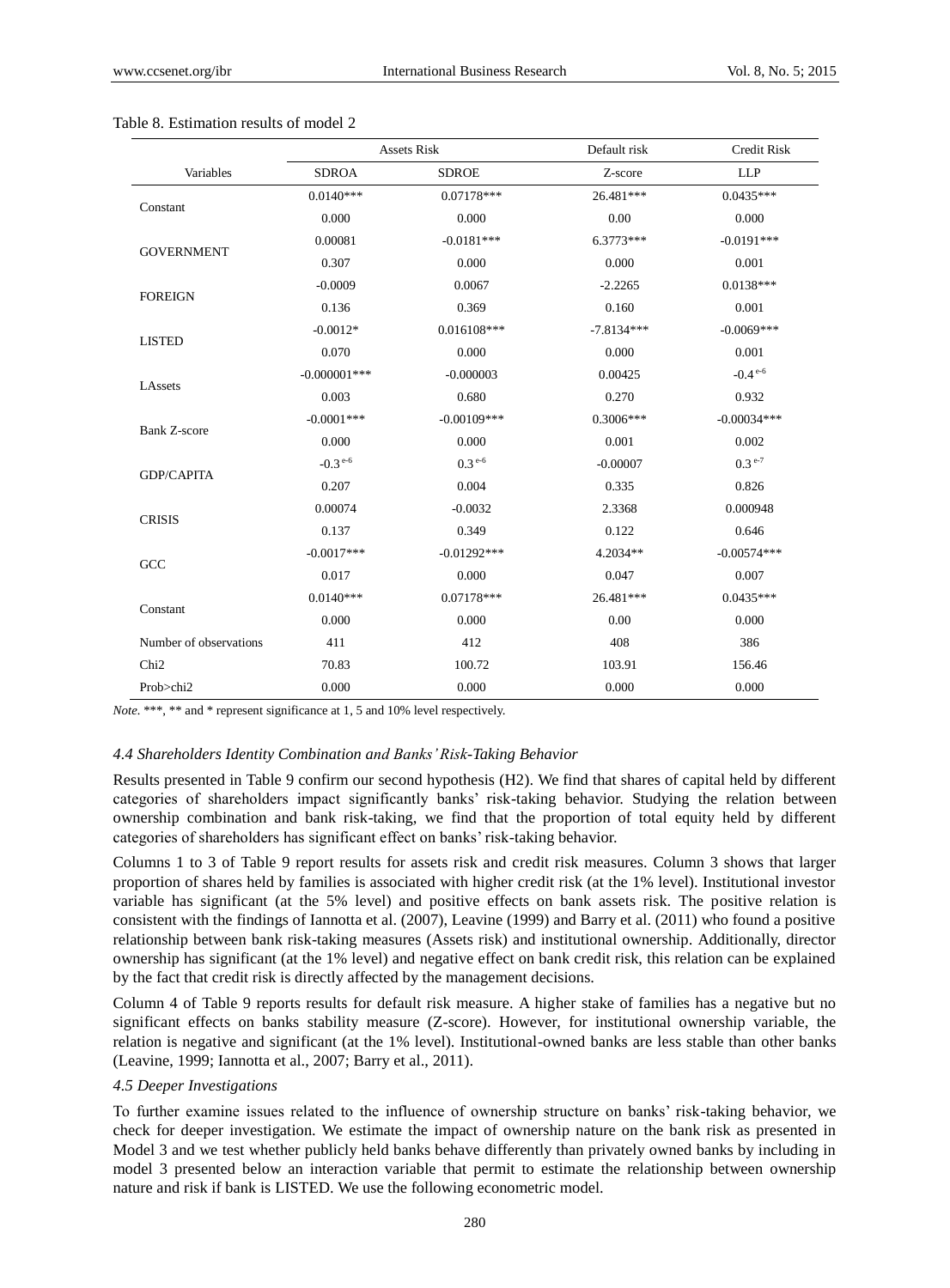#### **Model 4**

 $RISK_{ii} = \lambda_0 + \beta_1 Manager_{ii} + \beta_2 Director_{ii} + \beta_3 Family_{ii} + \beta_4 Institutional_{ii} + \beta_5 Institutional*LISTED_{ii} + \beta_6$  $\beta_6$  Family\*LISTED<sub>it</sub> +  $\beta_7$  Manager\*LISTED<sub>it</sub> +  $\beta_8$  Director\*LISTED<sub>it</sub> +  $\beta_9$  LISTED<sub>it</sub> +  $\beta_{10}$  LASSET<sub>it</sub> +  $\beta_{11}$  *Age*<sub>*it*</sub> +  $\beta_{12}$  *Bank-Z-score*<sub>*it*</sub> +  $\beta$  *GDP/CAPITA*<sub>*it*</sub> +  $\mu$ <sub>*it*</sub> (4)

Market exposure should influence the behavior of publicly held banks (Barry et al., 2011). Market discipline should impose strong incentives on banks to conduct their business in a minimum level of safety, including an incentive to maintain high level of equity capital to face potential future losses. While, publicly held banks have the opportunity to access to additional equity at a lower cost than privately owned banks. Consequently, listed banks have a higher degree of freedom to manage their equity; which gives them the flexibility to invest in risky projects characterized by a higher expected return. So according to, Barry et al. (2011) the expected sign associated with the variable LISTED is irresolute. Therefore, we can expect two effects from market discipline, on the behavior of publicly held banks, when market forces moderate the incentives of bank dominated by categories of shareholders that are rationally inclined to take higher risk such as institutional investors, in this case we can expect a decrease in risks. When market forces might align the objectives of publicly held banks to generate faster growth and higher returns, an increase in risks can be expected.

Table 9. Influence of ownership structure on banks' risk-taking behavior of listed and unlisted banks (models 3 and 4)

| <b>Variables</b>        | <b>Assets Risk</b> |              | <b>Credit risk</b> | Default risk | <b>Assets Risk</b> |                               |               | Credit risk Default risk |
|-------------------------|--------------------|--------------|--------------------|--------------|--------------------|-------------------------------|---------------|--------------------------|
|                         | <b>SDROA</b>       | <b>SDROE</b> | <b>LLP</b>         | Z-score      | <b>SDROA</b>       | <b>SDROE</b>                  | <b>LLP</b>    | Z-score                  |
| Constant                | $.01502***$        | $.0828***$   | $.04665***$        | 29.7497***   | $.01601$ ***       | $.08928***$                   | $.0356***$    | 2.21766*                 |
|                         | .000               | .000         | .000               | .003         | .000               | .000                          | .000          | .069                     |
| <b>INSTITUIONAL</b>     | $.0032**$          | $-.0276***$  | $-.0055$           | $-16.385**$  | $-.01455***$       | $-.0311**$                    | $-.0002$      | $-8.4482$                |
|                         | .045               | .000         | .287               | .010         | .000               | .019                          | .981          | .565                     |
| <b>FAMILY</b>           | .0018              | $-0.0115$    | $.0254***$         | $-2.8528$    | $-.00625***$       | $-.02766***$                  | $.06775***$   | 1.1829                   |
|                         | .316               | .132         | .001               | .756         | .007               | .000                          | .000          | .274                     |
| <b>MANAGER</b>          | .0012              | $-0.0196$    | .0058              | $-66.5896$   | $-.05084$          | .02973                        | .03213        | 37.6424**                |
|                         | .240               | .302         | .771               | .455         | .111               | .457                          | .748          | .012                     |
| <b>DIRETORS</b>         | $-.0013$           | .0211        | $-.0259***$        | $-3.7052$    | $.15163**$         | $-08384$                      | $-.10347$     | $-6.0113***$             |
|                         | .426               | .147         | .000               | .755         | .035               | .291                          | .584          | .001                     |
| <b>INSTITUIONAL*</b>    |                    |              |                    |              | $.02401***$        | .00701                        | $-.00604$     | $-3.0412$                |
| <b>LISTED</b>           |                    |              |                    |              | .000               | .656                          | .561          | .866                     |
| <b>FAMILY * LISTED</b>  |                    |              |                    |              | $.01213***$        | $.0581***$                    | $-.107014***$ | $-1.9041$                |
|                         |                    |              |                    |              | .000               | .000                          | .000          | .337                     |
| <b>MANAGER * LISTED</b> |                    |              |                    |              | .06395*            | $-.0059$                      | $-0.0635$     | $-5.8867***$             |
|                         |                    |              |                    |              | .062               | .920                          | .518          | .004                     |
| <b>DIRETORS *LISTED</b> |                    |              |                    |              | $-15537**$         | .10781                        | .0801         | 6.8192***                |
|                         |                    |              |                    |              | .031               | .179                          | .671          | .001                     |
| <b>LISTED</b>           | $-.0016***$        | $.0106***$   | $-.0013$           | $-7.6915$    | $-.0053***$        | .0025                         | $.01214***$   | .38317                   |
|                         | .006               | .001         | .541               | .397         | .000               | .574                          | .000          | .968                     |
| AGE                     | $-.0005***$        | $.0001**$    | .00002             | $-.0271$     | $-.000066$ ***     | .00017                        | .00006*       | $-.0188$                 |
|                         | .000               | .022         | .612               | .729         | .000               | .044                          | .094          | .823                     |
| LAssets                 | $-.000001**$       | $-.000009$   | $-.000003$         | .0049        | $-.000001**$       | $-.000009$                    | $-.0000002$   | .0576                    |
|                         | .043               | .150         | .385               | .583         | .015               | .102                          | .616          | .552                     |
| <b>Bank Z-score</b>     | $-.0001***$        | $-.00152***$ | $-.000488***$      | $.6364***$   | $-.00005*$         | $-.00158***$                  | $-.00054***$  | .70239***                |
|                         | .000               | .000         | .000               | .000         | .044               | .000                          | .000          | .001                     |
| <b>GDP/CAPITA</b>       | $-.000001$ ***     | $-.0000004$  | $-.0000005***$     | $-.0003$     | $-.1e-7***$        | $-.0000003***$ $-.0000002***$ |               | $-.0003$                 |
|                         | .000               | $.000***$    | .000               | .137         | .000               | .002                          | .007          | .198                     |
| Nbr of observations     | 383                | 384          | 358                | 380          | 383                | 384                           | 358           | 380                      |
| Chi <sub>2</sub>        | 74.82              | 88.03        | 10.88              | 44.47        | 176.27             | 127.79                        | 153.67        | 43.45                    |
| Prob>chi20              | .000               | .000         | .000               | .000         | .000               | .000                          | .000          | .000                     |

*Note.* \*\*\*, \*\* and \* represent significance at 1, 5 and 10% level respectively.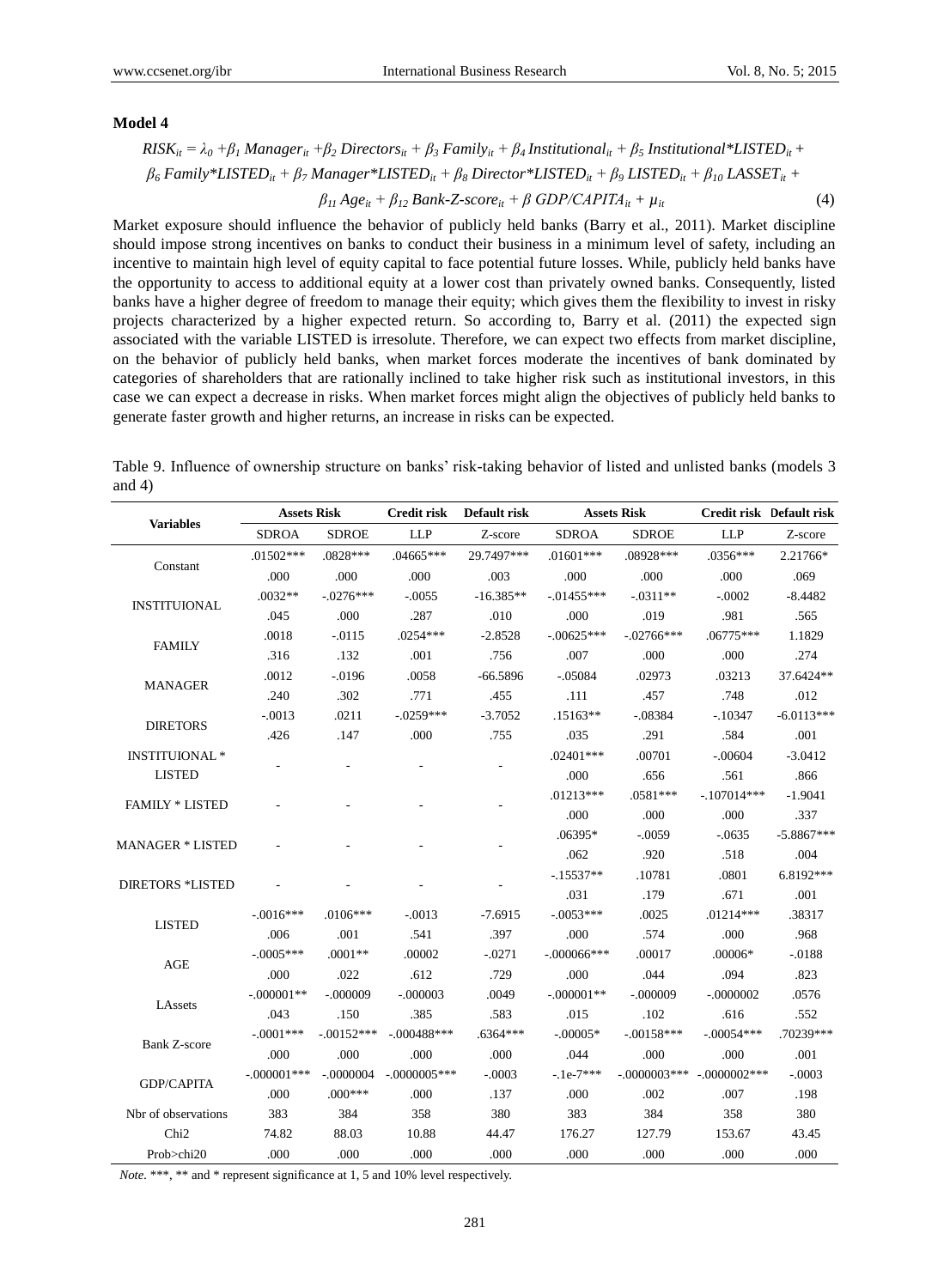Table 9 presents, also, respectively results of assets risk, credit risk and default risk. It provides results about the effect of market discipline by considering the interaction between the proportion of equity held by each category of owners and the exposure of banks to market forces (ownership\*listed). First, as shown in column2 institutional ownership has negative effect on assets risk (SDROE) and credit risk (LLP)

Columns 5 and 6 for unlisted banks, we find that family and institutional ownership have significant (at the level of 1%) and negative effect on assets risk (SDROE and SDROA). Despite, the relation between credit risk and family ownership is positive and significant (column 7). In addition, we find a positive (vs. negative) and significant relationship between managers (vs. directors) ownership and banks' default risk measure (Z-score). However, for listed banks, family ownership has significant and positive effect on bank risk measure (SDROE and SDROA). This effect is negative for credit risk. We conclude that family ownership attitude vary significantly if banks are listed or unlisted. Institutional ownership has no significant effects on bank credit risk and assets risk. Manager (vs. director) ownership has significant (at the 1% level) negative effect on bank default risk measure (Z-score). We note that the attitude of managers against risk taking vary according to the fact that banks are listed or not.

When we test the impact of market exposure, we find that unlisted banks have higher level of freedom to manage their equity which gives them the flexibility to invest in risky projects with higher expected returns essentially for family-owned banks. However, to some extent, credit risk and default risk are lower in listed banks when family owns an important part of banks' equity. Additionally, the effect of institutional investors in determining or controlling bank risk is less important for listed banks.

#### **5. Conclusion and Recommendations**

This paper examines whether different ownership structures are associated with different levels of risk in both publicly and privately held banks for a sample of about 72 banks from 10 countries in MENA region. We determine three levels of ownership concentration (10%, 25% and 50%) that are assumed to have different risk-taking behaviors. We find that ownership concentration significantly affects bank risk (credit risk, insolvency risk and assets risk), while the effect differ depending on the level of ownership concentration. For credit risk ratio, the effect ownership concentration (10%) is negative, while its effect is positive on assets risk at least if ownership is above 50% of the share. The relation between ownership concentration and bank risk-taking is affected by the legal environment. As argued by Demsetz and Lehn (1985) and Shehzad et al. (2010), ownership concentration matter less in regulated firms. Studying the effect of ownership nature on bank risk-taking, we differentiate in a first step of analysis three main categories of major owners, and we classify banks as follows: government-owned banks; Foreign-owned banks and private-domestic banks. We find that government-owned banks adopt avers risk politics comparing to foreign and private-domestic banks. In a second step, we differentiate four categories of shareholders that are assumed to have different risk-taking incentives (family, institutional, managers, and directors). Our aim is also to analyze whether different ownership combinations of commercial banks from MENA region can affect their politics in terms of risk-taking. We show that institutional ownership has significant effect only on assets risk, but family ownership has negative and significant effect on credit risk. This result is consistent with the conjecture that family members allow themselves to engage in investment with highly-value added and they employ their banks to finance projects of related parties (family members). Managers' ownership variable has no significant effect on risk; however directors' ownership variable has negative and significant effect on credit risk ratio. We further find that the relation between proportion of shares held by own category of shareholder presented above and bank risk-taking vary significantly according to the fact that bank is listed or unlisted. This is relatively important especially for the case of family ownership. When we test the impact of market discipline (listed/unlisted banks) we find that listed banks take more risk than unlisted banks. However, if banks are listed family ownership effect on credit risk become negative. We conclude that the impact of family ownership on bank credit risk vary according the fact that the bank is listed or unlisted.

The problematic of ownership structure is usually discussed in the international context but still not well developed in MENA economies especially, when we talk about bank sector. Noting that countries from MENA region know actually main economic and financial disturbance due to the political phenomenon of "Arab Spring", a closer examination of the same question during and after the "Arab Spring" would be worthwhile.

#### **References**

Anderson, R. C., & Fraser, D. R. (2000). Corporate control, bank risk-taking, and the health of banking industry. *Journal of Banking and Finance, 4*, 1383-1398. http://dx.doi.org/10.1016/S0378-4266(99)00088-6

Baltagi, B. H., & Wu, P. X. (1999). *Unequally spaced panel data regressions with AR(1) disturbances*.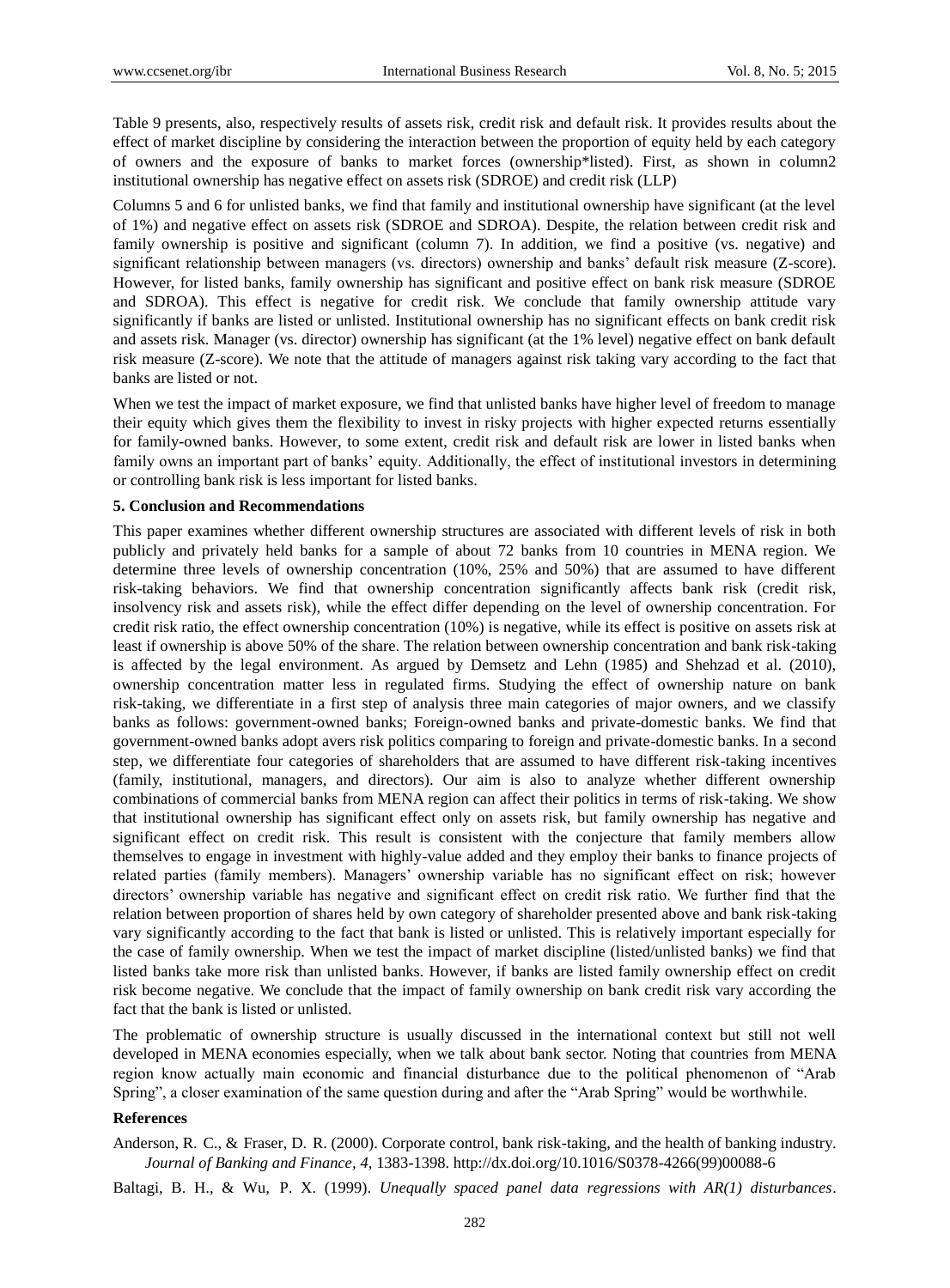*Econometric Theory, 15*, 814-823. http://dx.doi.org/10.1017/S0266466699156020

- Barry, T., Lepetit, L., & Tarazi, A. (2011). Ownership structure and risk in publicly held and privately owned banks. *Journal of Banking and Finance, 35,* 1327-1340. http://dx.doi.org/10.1016/j.jbankfin.2010.10.004
- Bennaceur, S., & Goaied, M. (2008). *The determinant of commercial bank interest margin and profitability: Evidence from Tunisia*. Working Paper. Retrieved from http://papers.ssrn.com/sol3/papers.cfm?abstract\_id=1538810
- Berger, A., Clarke, G., Cull, R., Klapper, L., & Udell, G. (2005). Corporate governance and bank performance: A joint analysis of the static, selection, and dynamic effects of domestic, foreign, and state ownership. *Journal of Banking and Finance, 29*, 2179-2221. http://dx.doi.org/10.1016/j.jbankfin.2005.03.013
- Berger, A., Klapper, L., Peria, M., & Zaidi, R. (2007). Bank ownership type and banking relationships. *Journal of Financial Intermediation*, 1-26. http://dx.doi.org/10.1016/j.jfi.2006.11.001
- Burkart, M., Gromb, D., & Panunzi, F. (1997). Large shareholders, monitoring, and the value of the firm*. Quarterly Journal of Economics, 112*, 693-728. http://dx.doi.org/10.1162/003355397555325
- Chen, C. R., Steiner, T. L., & Whyte, A. M. (1998). Risk taking behavior and management ownership in depository institution. *Journal of Financial Research, 21*, 1-16.
- DeAngelo, H., & DeAngelo, L. (1985). Managerial ownership of voting rights. *Journal of Financial Economics, 14*, 33-69. http://dx.doi.org/10.1016/0304-405X(85)90043-1
- Demsetz, H., & Lehen, K. (1985). The structure of corporate ownership: Causes and consequences*. Journal of Political Economy, 93*, 1155-1177. http://dx.doi.org/10.1086/261354
- Elyasiani, E., & Jia, J. J. (2008). Institutional ownership stability and BHC performance. *Journal of Banking and Finance, 32*(9), 1767-1781. http://dx.doi.org/10.1016/j.jbankfin.2007.12.010
- Farazi, S., Fayen, E., & Rocha, R. (2011). *Bank ownership and performance in Middle East and North Africa.* Policy Research Working Paper 5620. http://dx.doi.org/10.1596/1813-9450-5620
- Gordon, G., & Rosen, R. (1995). Corporate control, portfolio choice and the decline of banking journal. *Journal of Finance*, 50, 509-527. Retrieved from http://onlinelibrary.wiley.com/doi/10.1111/j.1540-6261.1995.tb05183.x/abstract
- Haw, I. M., Ho, S., Hu, B., & Wu, D. (2010). Concentrated control, institutions, and banking sector: An international study. *Journal of Banking and Finance, 34*, 485-497. http://dx.doi.org/10.1016/j.jbankfin.2009.08.013
- Iannotta, G., Nocera, G., & Sironi, A. (2007). Ownership structure, risk and performance in European banking industry. *Journal of Banking and Finance, 31*, 2127-2149. http://dx.doi.org/10.1016/j.jbankfin.2006.07.013
- Isik, I., Gunduz, L., & Omran, M. (2004). Managerial and scale efficiency in the MENA banking: A panel study of the Jordanian banking sector. http://dx.doi.org/10.2139/ssrn.494224
- James, H. (1999). Owner as manager, extended horizon and the family firm. *International Journal of the Economics of Business, 6*, 41-56. http://dx.doi.org/10.1080/13571519984304
- Jensen, M. C., & Meckling, W. H. (1976). Theory of the firm: Managerial behavior, agency cost and ownership structure*. Journal of Financial Economics, 3*, 305-360. http://dx.doi.org/10.1016/0304-405X(76)90026-X
- Kobeissi, N., & Sun, X. (2010). Ownership structure and bank performance: Evidence from the Middle East and North Africa Region. *Comparative Economic Studies, 52*(3), 287-323. http://dx.doi.org/10.1057/ces.2010.10
- Laeven, L., & Levine, R. (2009). Bank governance, regulation and risk taking. *Journal of Financial Economics, 93*, 259-275. http://dx.doi.org/10.1016/j.jfineco.2008.09.003
- Leven, L. (1999). *Risk and efficiency in East Asian banks*. World Bank Discussion Paper No. 2255. http://dx.doi.org/10.1596/1813-9450-2255
- Micco, A., Panizza, U., & Yanes, M. (2004). *Bank ownership and performance Inter-American development bank*. Working paper, N°518. http://dx.doi.org/10.1596/1813-9450-3355
- Morck, R., Stangeland, D., & Yeung, B. (2000). Inherited wealth, corporate control, and economic growth: The Canadian disease. In Morck, R. (Ed.), *Concentrated corporate ownership*. National Bureau of Economic Research Conference, University of Chicago Press, Chicago. http://dx.doi.org/10.7208/chicago/9780226536828.001.0001